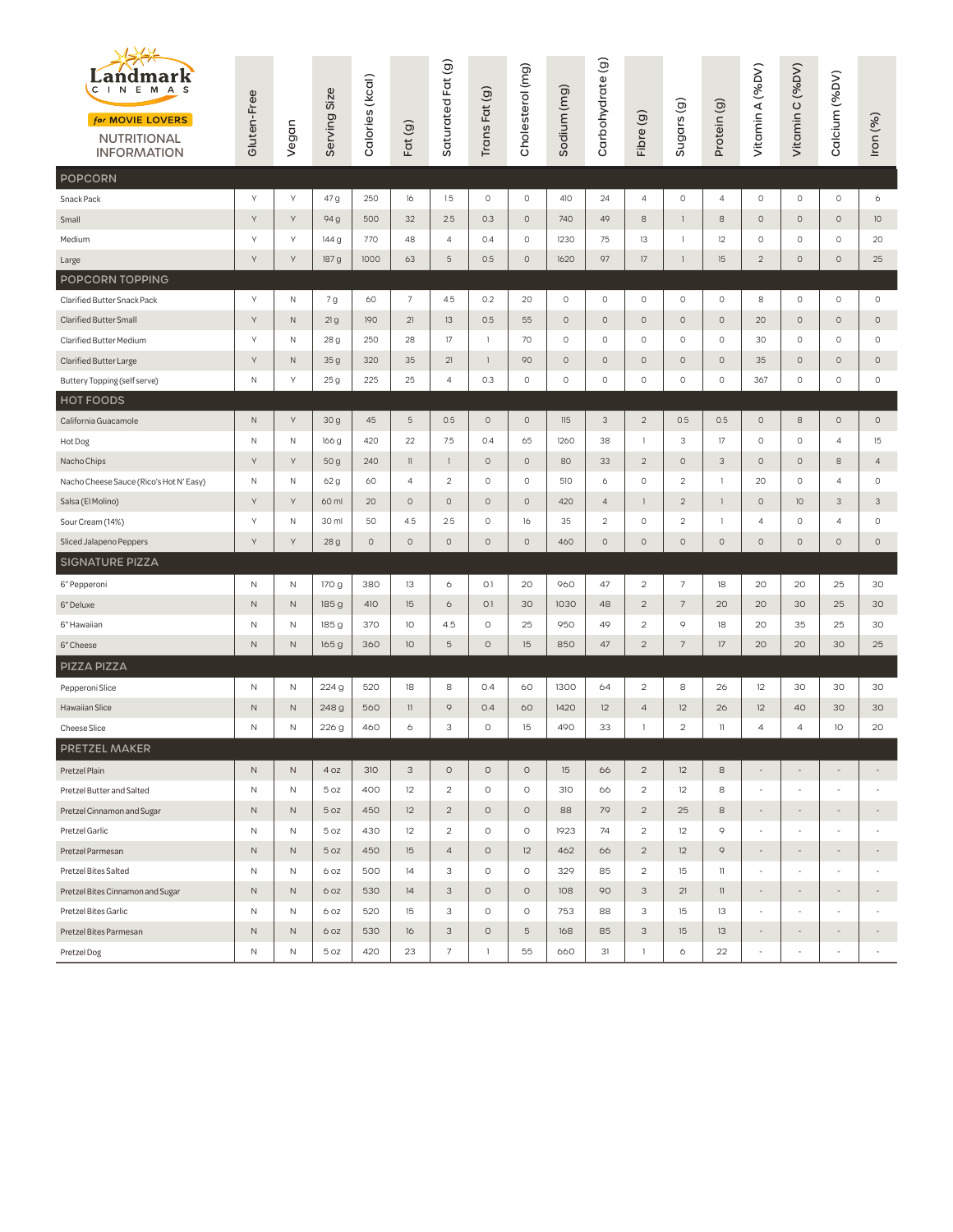| $\leftrightarrow$<br>Landmark<br>$\mathsf{C}$<br>INEMAS<br>for MOVIE LOVERS<br><b>NUTRITIONAL</b><br><b>INFORMATION</b> | Gluten-Free  | Vegan        | Serving Size | Calories (kcal) | Fat(g)                                | Saturated Fat (g)        | Trans Fat (g) | Cholesterol (mg) | Sodium (mg) | Carbohydrate (g) | Fibre (g)      | Sugars <sub>(g)</sub> | Protein (g)             | Vitamin A (%DV)                                                                                                    | Vitamin C (%DV) | Calcium (%DV)  | Iron (%)                |
|-------------------------------------------------------------------------------------------------------------------------|--------------|--------------|--------------|-----------------|---------------------------------------|--------------------------|---------------|------------------|-------------|------------------|----------------|-----------------------|-------------------------|--------------------------------------------------------------------------------------------------------------------|-----------------|----------------|-------------------------|
| NESTLÉ® ICE CREAM                                                                                                       |              |              |              |                 |                                       |                          |               |                  |             |                  |                |                       |                         |                                                                                                                    |                 |                |                         |
| Drumstick Chocolate Brownie (180mL)                                                                                     | $\mathsf N$  | N            | 180 mL       | 290             | 12                                    | 9                        | 0.1           | 15               | 140         | 43               | $\mathbf{1}$   | 29                    | 3                       | $\circ$                                                                                                            | $\circ$         | $\,$ 8         | 10                      |
| Haagen Dazs Vanilla & Almond Bar (88mL)                                                                                 | Y            | $\hbox{N}$   | 88 mL        | 290             | 22                                    | 12                       | 0.3           | 50               | 40          | 21               | $\mathbf{1}$   | 9                     | $\overline{4}$          | 10                                                                                                                 | $\circ$         | $\,$ 8         | 6                       |
| Haagen Dazs Vanilla & Milk Chocolate Bar                                                                                | Υ            | N            | 88 mL        | 270             | 19                                    | 12                       | 0.3           | 50               | 40          | 20               | $\mathbf{1}$   | 19                    | 3                       | 10                                                                                                                 | $\circ$         | 8              | 6                       |
| Oreo Sandwich (125mL)                                                                                                   | $\mathsf N$  | N            | 125 mL       | 240             | 8                                     | 3                        | 0.2           | 15               | 270         | 40               | $\mathbf{1}$   | 21                    | 3                       | $\circ$                                                                                                            | $\circ$         | $\overline{4}$ | 15                      |
| MRS. FIELDS COOKIES                                                                                                     |              |              |              |                 |                                       |                          |               |                  |             |                  |                |                       |                         |                                                                                                                    |                 |                |                         |
| Chocolate Chip Cookies                                                                                                  | N            | $\mathsf N$  | 168 g        | 747             | 35                                    | 20                       | $\circ$       | 74               | 408         | 108              | $\overline{c}$ | 73                    | 6                       | 27                                                                                                                 | 6               | $\circ$        | 16                      |
| <b>COTTON CANDY</b>                                                                                                     |              |              |              |                 |                                       |                          |               |                  |             |                  |                |                       |                         |                                                                                                                    |                 |                |                         |
| <b>Bagged Cotton Candy</b>                                                                                              | Y            | γ            | $1/2$ oz     | 57              | $\circ$                               | $\circ$                  | $\circ$       | $\circ$          | $\circ$     | 15               | $\circ$        | 15                    | $\circ$                 | $\circ$                                                                                                            | $\circ$         | $\circ$        | $\circ$                 |
| Fluffy Stuff Cotton Candy                                                                                               | Y            | Ν            | 71 g         | 270             | 0                                     | $\circ$                  | $\circ$       | $\circ$          | $\circ$     | 71               | $\mathsf O$    | 0                     | $\circ$                 | 0                                                                                                                  | $\circ$         | $\circ$        | $\circ$                 |
| Twix Bar (50g)                                                                                                          | N            | N            | 50 g         | 250             | 12                                    | $\overline{\phantom{a}}$ | O.1           | 5                | 100         | 33               | $\mathbf{1}$   | 24                    | $\overline{2}$          | $\circ$                                                                                                            | $\circ$         | $\overline{a}$ | $\overline{a}$          |
| Wunderbar (58g)                                                                                                         | $\mathsf{N}$ | Ν            | 58 g         | 310             | 18                                    | 8                        | O.1           | 5                | 85          | 33               | $\mathbf{1}$   | 19                    | $\overline{a}$          | $\circ$                                                                                                            | $\circ$         | ÷              | $\sim$                  |
| <b>SMALL CANDY</b>                                                                                                      |              |              |              |                 |                                       |                          |               |                  |             |                  |                |                       |                         |                                                                                                                    |                 |                |                         |
| Aero Bar (42g)                                                                                                          | Y            | $\hbox{N}$   | 42 g         | 220             | $\begin{array}{c} \hline \end{array}$ | $\overline{7}$           | O.1           | 5                | 40          | 27               | $\circ$        | 24                    | 3                       | $\overline{c}$                                                                                                     | $\circ$         | 8              | 8                       |
| Cadbury Mini Eggs (33g)                                                                                                 | Υ            | Ν            | 33 g         | 170             | 8                                     | 5                        | O.1           | 5                | 25          | 23               | O              | 22                    | $\overline{\mathbf{c}}$ | $\mathfrak{2}% _{T}=\mathfrak{2}_{T}\!\left( a,b\right) ,\ \mathfrak{2}_{T}=\mathfrak{2}_{T}\!\left( a,b\right) ,$ | $\circ$         | 6              | $\overline{\mathbf{c}}$ |
| Caramilk Bar (42g)                                                                                                      | Y            | $\mathsf{N}$ | 42 g         | 220             | $\mathbb{I}$                          | $\overline{7}$           | O.1           | 10               | 20          | 26               | $\mathbf{1}$   | 24                    | 3                       | $\overline{4}$                                                                                                     | $\circ$         | 10             | 8                       |
| Coffee Crisp (50g)                                                                                                      | Ν            | N            | 50 g         | 260             | 13                                    | $\overline{7}$           | O.1           | $\circ$          | 50          | 34               | $\,1\,$        | 23                    | 3                       | $\circ$                                                                                                            | $\circ$         | 6              | 8                       |
| Kit Kat Bar (45g)                                                                                                       | N            | $\mathsf{N}$ | 45 g         | 230             | 12                                    | 7                        | O.1           | 5                | 35          | 29               | $\mathbf{1}$   | 22                    | 3                       | $\overline{c}$                                                                                                     | $\circ$         | 6              | 8                       |
| M&M Mini Tubes (30g)                                                                                                    | Υ            | Ν            | 30 g         | 150             | $\overline{7}$                        | 4                        | O.1           | 5                | 20          | 20               | -1             | 19                    | $\overline{c}$          | $\circ$                                                                                                            | $\circ$         | $\overline{4}$ | $\overline{c}$          |
| M&M Peanut (49g)                                                                                                        | Υ            | N            | 49 g         | 250             | 13                                    | 5                        | 0.2           | 5                | 25          | 30               | $\sqrt{2}$     | 25                    | 5                       | $\overline{c}$                                                                                                     | $\circ$         | $\overline{a}$ | $\overline{a}$          |
| Mars Bar (52g)                                                                                                          | N            | Ν            | 52 g         | 240             | 9                                     | 6                        | O.1           | 5                | 70          | 36               | -1             | 30                    | $\overline{c}$          | 0                                                                                                                  | $\circ$         | 6              | 4                       |
| Reese Peanut Butter Cups (46g)                                                                                          | Y            | $\mathsf{N}$ | 46 g         | 240             | 14                                    | 5                        | 0.1           | 5                | 170         | 26               | 2              | 24                    | 5                       | $\circ$                                                                                                            | $\circ$         | $\overline{2}$ | 6                       |
| Skittles Fruit (61g)                                                                                                    | Υ            | Υ            | 61 g         | 250             | 2.5                                   | 2.5                      | O.1           | $\circ$          | 20          | 56               | $\circ$        | 45                    | $\circ$                 | $\circ$                                                                                                            | $\circ$         | $\circ$        | O                       |
| Smarties (45g)                                                                                                          | $\mathsf N$  | N            | 15 g         | 70              | $\overline{2}$                        | 1.5                      | $\circ$       | 5                | 10          | 12               | $\circ$        | $\mathbb{I}$          | $\mathbf{1}$            | $\circ$                                                                                                            | $\circ$         | $\overline{2}$ | $\overline{2}$          |
| Snickers Bar (52g)                                                                                                      | Υ            | Ν            | 52 g         | 250             | 12                                    | 4.5                      | 0.2           | 5                | 120         | 32               | -1             | 27                    | 4                       | $\overline{c}$                                                                                                     | $\circ$         | $\overline{a}$ | $\overline{2}$          |
| Sour Patch Kids (60g)                                                                                                   | Y            | Υ            | 60 g         | 220             | $\circ$                               | $\circ$                  | $\circ$       | $\circ$          | 50          | 54               | $\circ$        | 46                    | $\circ$                 | $\circ$                                                                                                            | $\circ$         | $\circ$        | $\circ$                 |
| <b>PEG TREATS</b>                                                                                                       |              |              |              |                 |                                       |                          |               |                  |             |                  |                |                       |                         |                                                                                                                    |                 |                |                         |
| Caramilk Mini (120g)                                                                                                    | Υ            | N            | 43 g         | 210             | $\mathbb{I}$                          | 7                        | O.1           | 5                | 45          | 26               | $\mathbf{1}$   | 22                    | $\overline{\mathbf{c}}$ | $\overline{\mathbf{c}}$                                                                                            | $\circ$         | 8              | $\overline{c}$          |
| Fuzzy Peach (185g)                                                                                                      | Y            | Y            | 40 g         | 140             | $\circ$                               | $\circ$                  | $\circ$       | $\circ$          | 15          | 36               | $\circ$        | 30                    | $\circ$                 | $\circ$                                                                                                            | $\circ$         | $\circ$        | $\circ$                 |
| Kit Kat Minis (130g)                                                                                                    | Ν            | Ν            | 39 g         | 200             | 10                                    | 6                        | O.1           | 5                | 30          | 25               | $\mathbf{1}$   | 20                    | $\overline{c}$          | $\overline{c}$                                                                                                     | $\circ$         | $\overline{a}$ | $\overline{a}$          |
| Lifesavers Gummies (180g)                                                                                               | Υ            | N            | 40 g         | 130             | $\circ$                               | $\circ$                  | $\circ$       | $\circ$          | 5           | 31               | $\circ$        | 26                    | $\overline{c}$          | $\circ$                                                                                                            | $\circ$         | $\circ$        | 0                       |
| M&M Almond (124g)                                                                                                       | Υ            | Ν            | 40 g         | 200             | $\mathbb{I}$                          | 4                        | O.1           | 3                | 20          | 24               | $\overline{a}$ | 20                    | 3                       | $\overline{c}$                                                                                                     | $\circ$         | 6              | 4                       |
| M&M Milk Chocolate (120g)                                                                                               | Υ            | $\hbox{N}$   | 40 g         | 200             | 9                                     | 5                        | O.1           | 5                | 25          | 28               | $\mathbf{1}$   | 25                    | $\overline{c}$          | $\sqrt{2}$                                                                                                         | $\circ$         | $\overline{a}$ | $\overline{4}$          |
| M&M Peanut Butter (144g)                                                                                                | Υ            | N            | 40 g         | 210             | 12                                    | 7                        | O.1           | 5                | 85          | 22               | $\mathbf{1}$   | 19                    | $\overline{a}$          | $\circ$                                                                                                            | $\circ$         | $\overline{a}$ | 4                       |
| M&M Peanut Peg (120g)                                                                                                   | $\mathsf{Y}$ | $\hbox{N}$   | 42 g         | 220             | $\mathbf{1}$                          | $\overline{a}$           | 0.2           | 5                | 20          | 25               | $\mathbf{1}$   | 21                    | $\overline{a}$          | $\overline{c}$                                                                                                     | $\circ$         | $\overline{a}$ | $\overline{4}$          |
| Maltesers (100g)                                                                                                        | $\hbox{N}$   | N            | 37 g         | 180             | 9                                     | 5                        | $\circ$       | 5                | 50          | 24               | $\mathbf{1}$   | 18                    | 3                       | $\overline{c}$                                                                                                     | $\circ$         | 10             | 4                       |
| Nibs Cherry (225g)                                                                                                      | $\mathsf N$  | Υ            | 40 g         | 140             | $\mathbf{1}$                          | 0.5                      | $\circ$       | $\circ$          | 65          | 31               | $\circ$        | 19                    | $\mathbf{1}$            | $\circ$                                                                                                            | $\circ$         | $\circ$        | $\overline{c}$          |
| Reese Mini Peg (104g)                                                                                                   | Υ            | Ν            | 39 g         | 200             | 12                                    | 6                        | O.1           | 5                | 100         | 23               | -1             | 21                    | 3                       | $\circ$                                                                                                            | $\circ$         | $\overline{c}$ | 6                       |
| Reese Pieces Peanut (104g)                                                                                              | Υ            | N            | 39 g         | 200             | $\mathbf{1}$                          | 6                        | O.1           | $\circ$          | 30          | 22               | $\overline{c}$ | 18                    | $\mathbf 5$             | $\circ$                                                                                                            | $\circ$         | $\overline{c}$ | $\overline{4}$          |
| Rolo Mini Peg (130g)                                                                                                    | N            | N            | 30 g         | 140             | 6                                     | 4                        | $\circ$       | 5                | 35          | 21               | $\circ$        | 18                    | $\mathbf 2$             | $\overline{\mathbf{c}}$                                                                                            | $\circ$         | $\overline{4}$ | 6                       |
| Skittles Fruit Peg (191g)                                                                                               | Υ            | Υ            | 40 g         | 160             | 1.5                                   | 1.5                      | $\circ$       | $\circ$          | 10          | 37               | 0              | 30                    | $\circ$                 | $\circ$                                                                                                            | $\circ$         | $\circ$        | 0                       |
| Skittles Sour Peg (151g)                                                                                                | Υ            | Υ            | 40 g         | 160             | 1.5                                   | 1.5                      | $\circ$       | $\circ$          | 10          | 37               | $\circ$        | 28                    | $\circ$                 | $\circ$                                                                                                            | $\circ$         | $\circ$        | O                       |
| Snickers Bites (130g)                                                                                                   | Υ            | N            | 41 g         | 200             | 9                                     | 3.5                      | 0.2           | 5                | 85          | 26               | $\mathbf{1}$   | 21                    | 3                       | $\overline{c}$                                                                                                     | $\circ$         | $\overline{a}$ | $\overline{c}$          |
| Sour Patch Kids (185g)                                                                                                  | Υ            | Υ            | 40 g         | 150             | $\circ$                               | $\circ$                  | $\circ$       | $\circ$          | 35          | 36               | O              | 31                    | $\circ$                 | $\circ$                                                                                                            | $\circ$         | $\circ$        | O                       |
| Sour Patch Kids Watermelon (180g)                                                                                       | Υ            | Υ            | 39 g         | 140             | $\circ$                               | $\circ$                  | $\circ$       | $\circ$          | 40          | 33               | 0              | 30                    | $\circ$                 | $\circ$                                                                                                            | $\circ$         | $\circ$        | 0                       |
| Swedish Berries (185g)                                                                                                  | $\mathsf{Y}$ | Υ            | 39 g         | 140             | $\circ$                               | $\circ$                  | $\circ$       | $\circ$          | 15          | 34               | $\circ$        | 28                    | $\circ$                 | $\circ$                                                                                                            | $\circ$         | $\circ$        | O                       |
| Twizzlers Strawberry (250g)                                                                                             | $\mathsf N$  | Υ            | 39 g         | 130             | 0.5                                   | 0.3                      | $\circ$       | $\circ$          | 190         | 31               | $\circ$        | 16                    | $\mathbf{1}$            | $\circ$                                                                                                            | $\circ$         | $\circ$        | $\overline{c}$          |